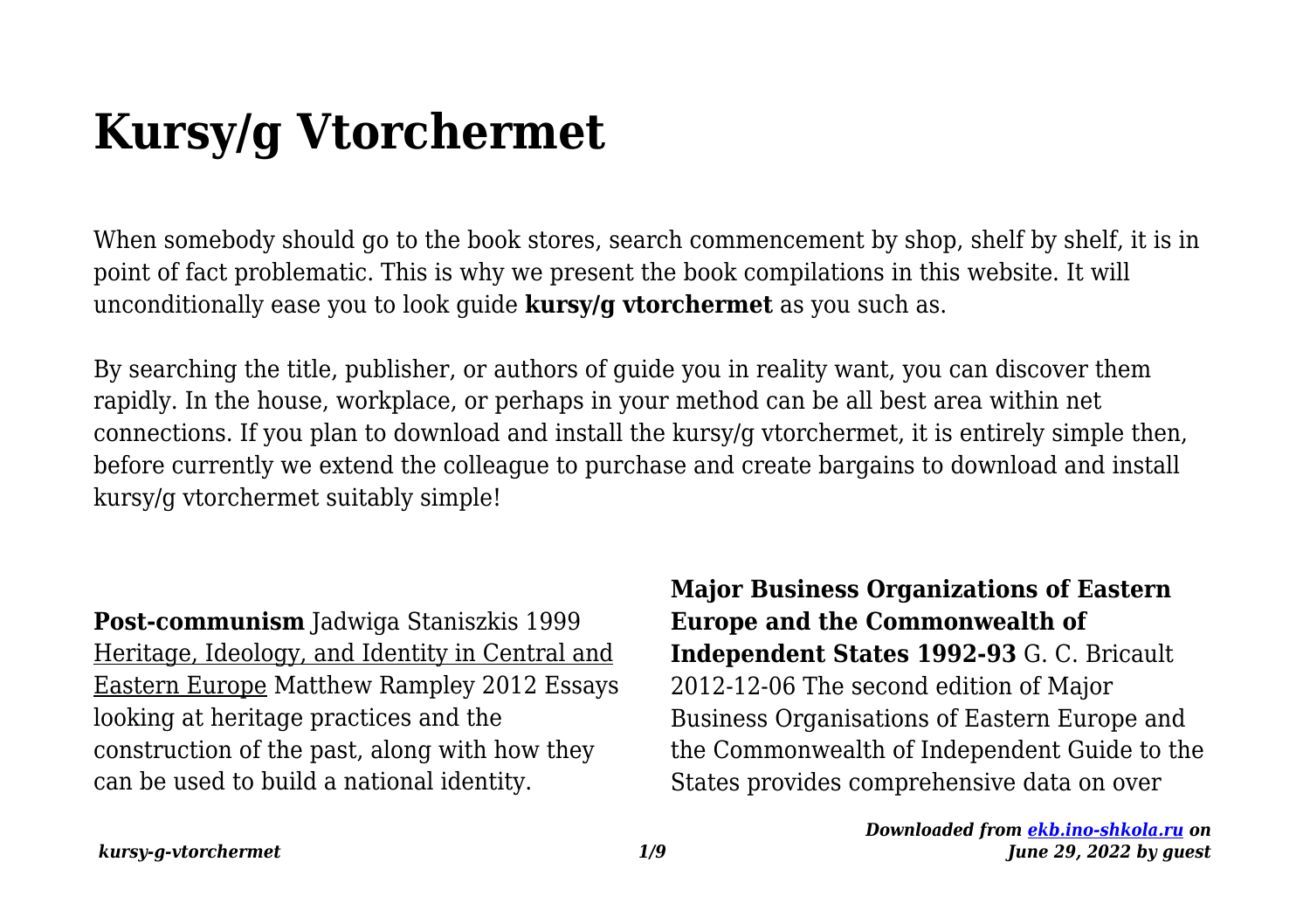3,000 organisations including Manufacturers, Foreign Trading arrangement of this Organisations, Banks, Ministries, Chambers of Commerce and Services. book Due to the change in the import/export laws in Eastern Europe it is now possible to trade directly with many This book has been arranged in order to allow the reader organisations, and with over 5,000 named contacts and to find any entry rapidly and accurately. comprehensive details on each organisation, this directory enables the western business community to Company entries are listed alphabetically within each reach this new market. country section; in addition three indexes are provided on coloured paper at the back of the book. The information in this directory is the result of a careful research and extensive translation operation ensuring The alphabetical index of organisations throughout the entries are as accurate and up-to-date as possible. Eastern Europe and the c.rs. lists all entries in The Editors would like to express

thanks to the huge alphabetical order irrespective of their main country of number of organisations who provided information about operation. themselves for inclusion in this book. The alphabetical index of organisations within each Whilst the editors have taken every care to ensure the country of Eastern Europe and the c.rs. lists information in this book is up-to-date, due to the fast organisations by their country of operation.

*Art and Theory of Post-1989 Central and Eastern Europe* Ana Janevski 2018-08-13 The fall of the Berlin Wall and the ripple effects felt over the following years from Bucharest to Prague to Moscow demarcate a significant moment when artists were able to publicly reassess their histories and question the opposition between the former East and the former West. Art and Theory of Post-1989 Central and Eastern Europe takes the pivotal political changes between 1989 and 1991 as its departure point to reflect on the effects that communism's disintegration across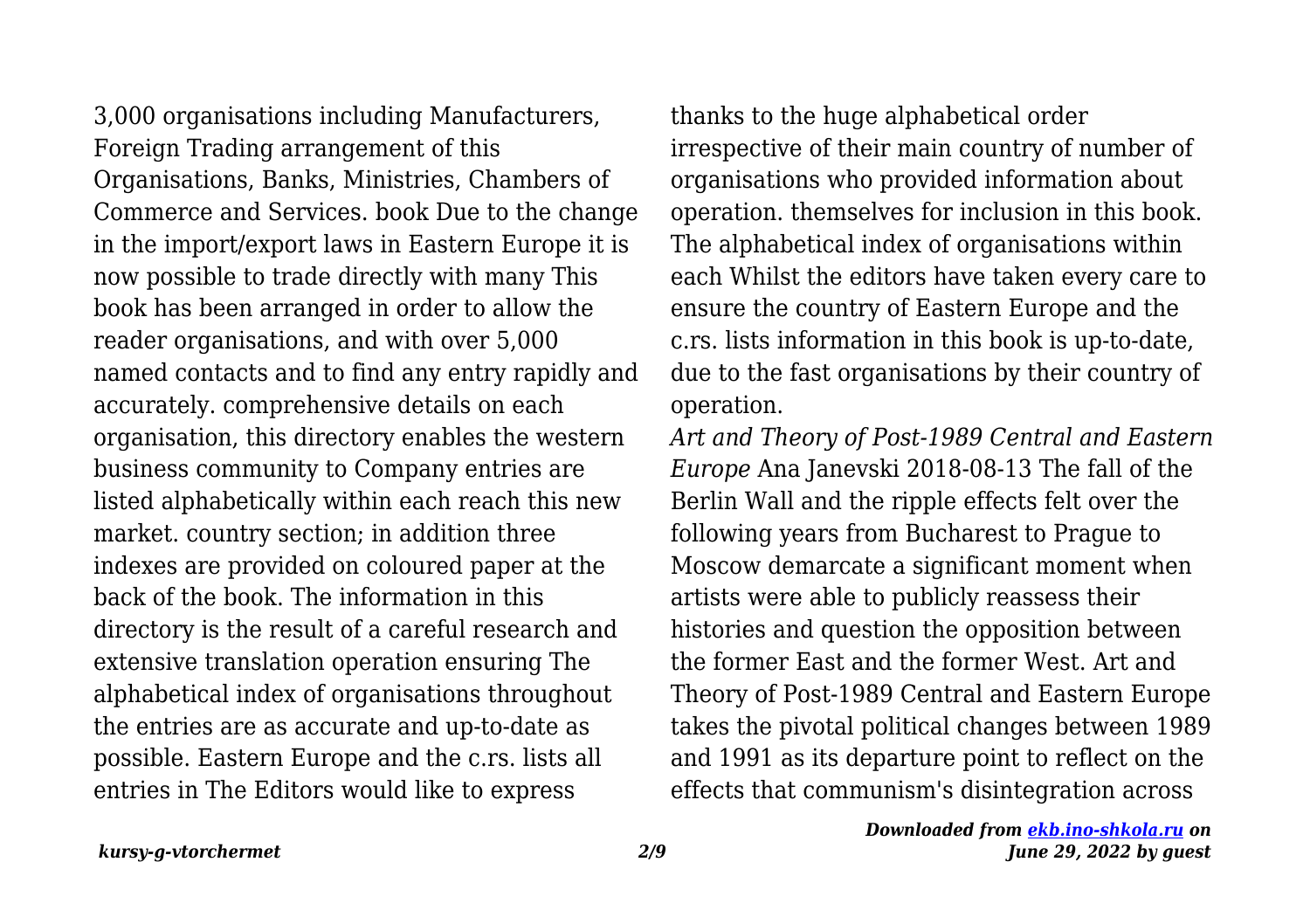Central and Eastern Europe--including the Soviet Union's fifteen republics--had on the art practices, criticism, and cultural production of the following decades. This book presents a selection of the period's key voices that have introduced recent critical perspectives. Particular attention is given to the research and viewpoints of a new generation of artists, scholars, and curators who have advanced fresh critical perspectives and who are rewriting their own histories. Their examination of artistic practices and systems of cultural production proposes distinct outlooks for acting in the contemporary world while simultaneously rethinking the significance of the socialist legacy on art today. Art and Theory of Post-1989 Central and Eastern Europe is an indispensable volume on modern and contemporary art and theory from the region. Contributors. Claire Bishop, Boris Buden, Keti Chukhrov, Kim Conaty, Michelle Elligott, Meghan Forbes, Boris Groys, Jon Hendricks, Sanja Iveković, IRWIN

(Miran Mohar, Andrej Savski, Roman Uranjek, and Borut Vogelnik), Ana Janevski, David Joselit, Klara Kemp-Welch, Juliet Kinchin, Zofia Kulik, Katalin Ladik, Roxana Marcoci, Magdalena Moskalewicz, Ksenia Nouril, Dan Perjovschi, Natasa Petresin-Bachelez, David Platzker, Paulina Pobocha, Christian Rattemeyer, David Senior, Tamás St.Auby, Hito Steyerl, Dimtry Vilensky, Artur Żmijewski Transformation of Cities in Central and Eastern Europe United Nations University 2005 The dramatic changes since 1989 including the collapse of Communist ideology, the break-up of the Soviet Union, Czechoslovakia and Yugoslavia, the end of the Cold War and the impact of globalisation and European integration, have reconfigured Central and Eastern Europe and affected the re-integration of the capital cities into European and global networks. This volume identifies and describes the transformations of these cities towards market oriented and democratic systems.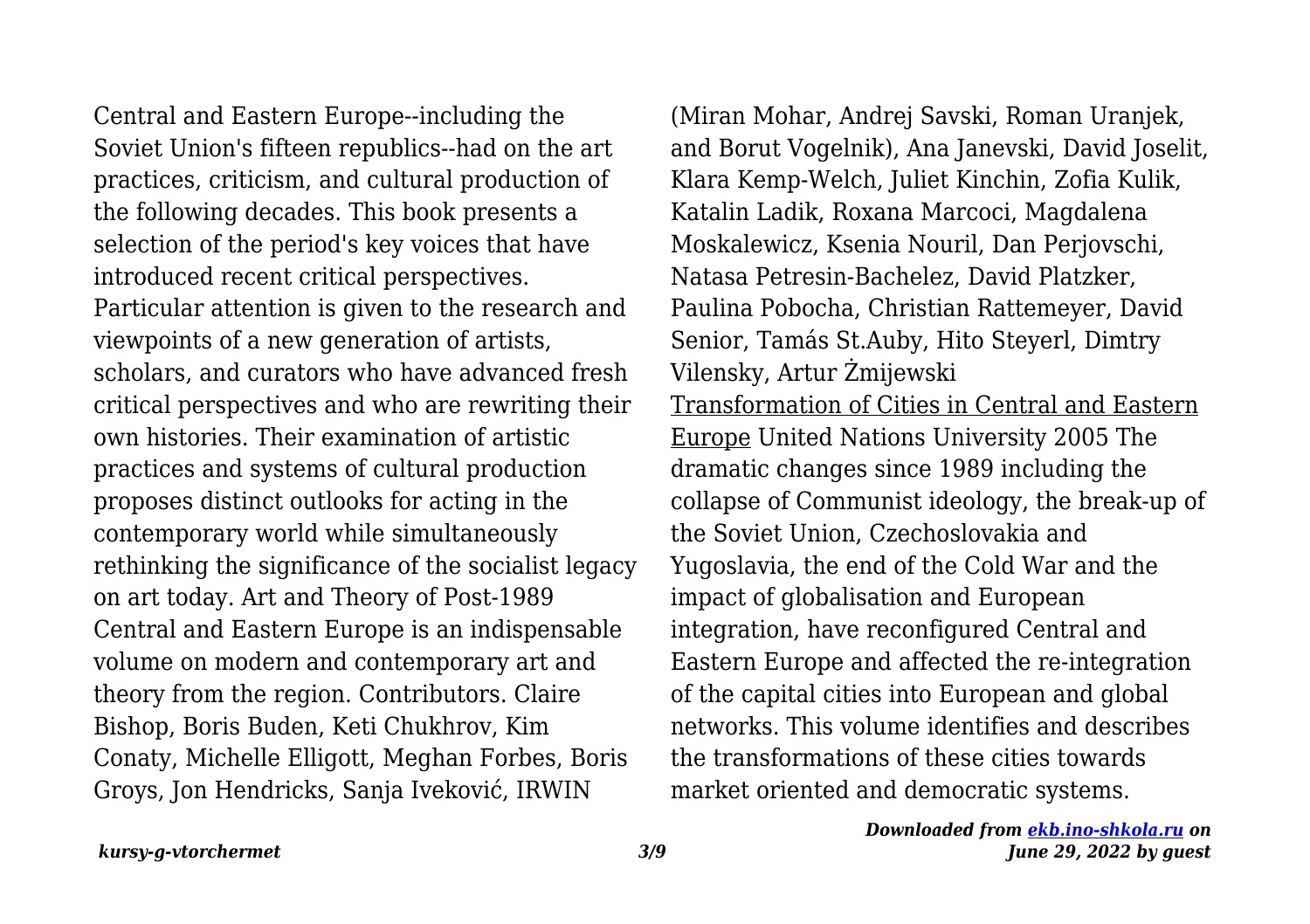The Dynamics of the Breakthrough in Eastern Europe Jadwiga Staniszkis 1991 "This book broadens our perceptions of the most important breakthrough in East-Central Europe since World War II . . . intense, unorthodox and refreshing."--Vladimir Tismaneanu, University of Maryland

**Monumental Ambivalence** Lisa C. Breglia 2009-12-03 From ancient Maya cities in Mexico and Central America to the Taj Mahal in India, cultural heritage sites around the world are being drawn into the wave of privatization that has already swept through such economic sectors as telecommunications, transportation, and utilities. As nation-states decide they can no longer afford to maintain cultural properties—or find it economically advantageous not to do so in the globalizing economy—private actors are stepping in to excavate, conserve, interpret, and represent archaeological and historical sites. But what are the ramifications when a multinational corporation, or even an indigenous village, owns

a piece of national patrimony which holds cultural and perhaps sacred meaning for all the country's people, as well as for visitors from the rest of the world? In this ambitious book, Lisa Breglia investigates "heritage" as an arena in which a variety of private and public actors compete for the right to benefit, economically and otherwise, from controlling cultural patrimony. She presents ethnographic case studies of two archaeological sites in the Yucatán Peninsula—Chichén Itzá and Chunchucmil and their surrounding modern communities—to demonstrate how indigenous landholders, foreign archaeologists, and the Mexican state use heritage properties to position themselves as legitimate "heirs" and beneficiaries of Mexican national patrimony. Breglia's research masterfully describes the "monumental ambivalence" that results when local residents, excavation laborers, site managers, and state agencies all enact their claims to cultural patrimony. Her findings make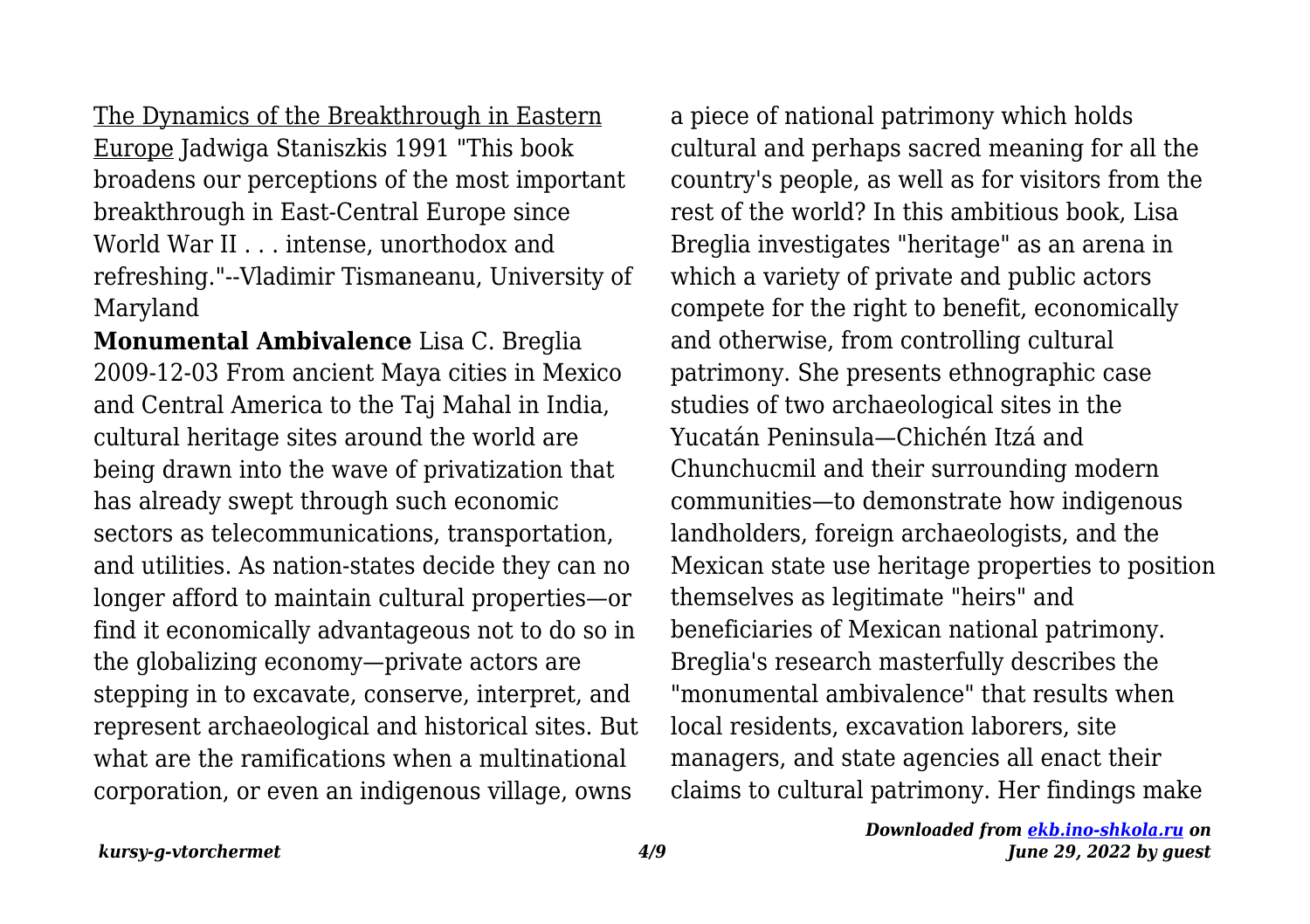it clear that informal and partial privatizations—which go on quietly and continually—are as real a threat to a nation's heritage as the prospect of fast-food restaurants and shopping centers in the ruins of a sacred site.

**Cities After the Fall of Communism** John J. Czaplicka 2009-02-10 Cities after the Fall of Communism traces the cultural reorientation of East European cities since 1989. Analyzing the architecture, commemorative practices, and urban planning of cities such as Lviv, Vilnius, and Odessa, the contributors to this volume demonstrate how history may be selectively reimagined in light of present political and cultural realities. These essays show that while East European cities gravitate nostalgically toward Habsburg, Baltic, Imperial Russian, and Germanic pasts, they are also embracing new urban identities grounded in ethnic-national, European, Western, and global contexts. Ultimately, the editors argue that one can see a

"New Europe" taking shape in these cities, where a strained discourse between different versions of the past and variously envisioned futures is being set in stone, steel, and glass. **Gentrification of the Countryside** Martin Phillips 2007 Bringing together a series of original studies from North America, Europe and Australasia, this book highlights and examines the presence of gentrification in the countryside. It considers the meaning of gentrification and explores a range of alternative theories on its production and its impacts within rural space. *The Urban Mosaic of Post-Socialist Europe* Sasha Tsenkova 2006-12-02 This book explores urban dynamics in Europe fifteen years after the fall of communism. The 'urban mosaic' of the title expresses the complexity and diversity of the processes and spatial outcomes in postsocialist cities. Emerging urban phenomena are illustrated with case studies, focusing on historical themes, cultural issues and the socialist legacy. Among the cities analyzed are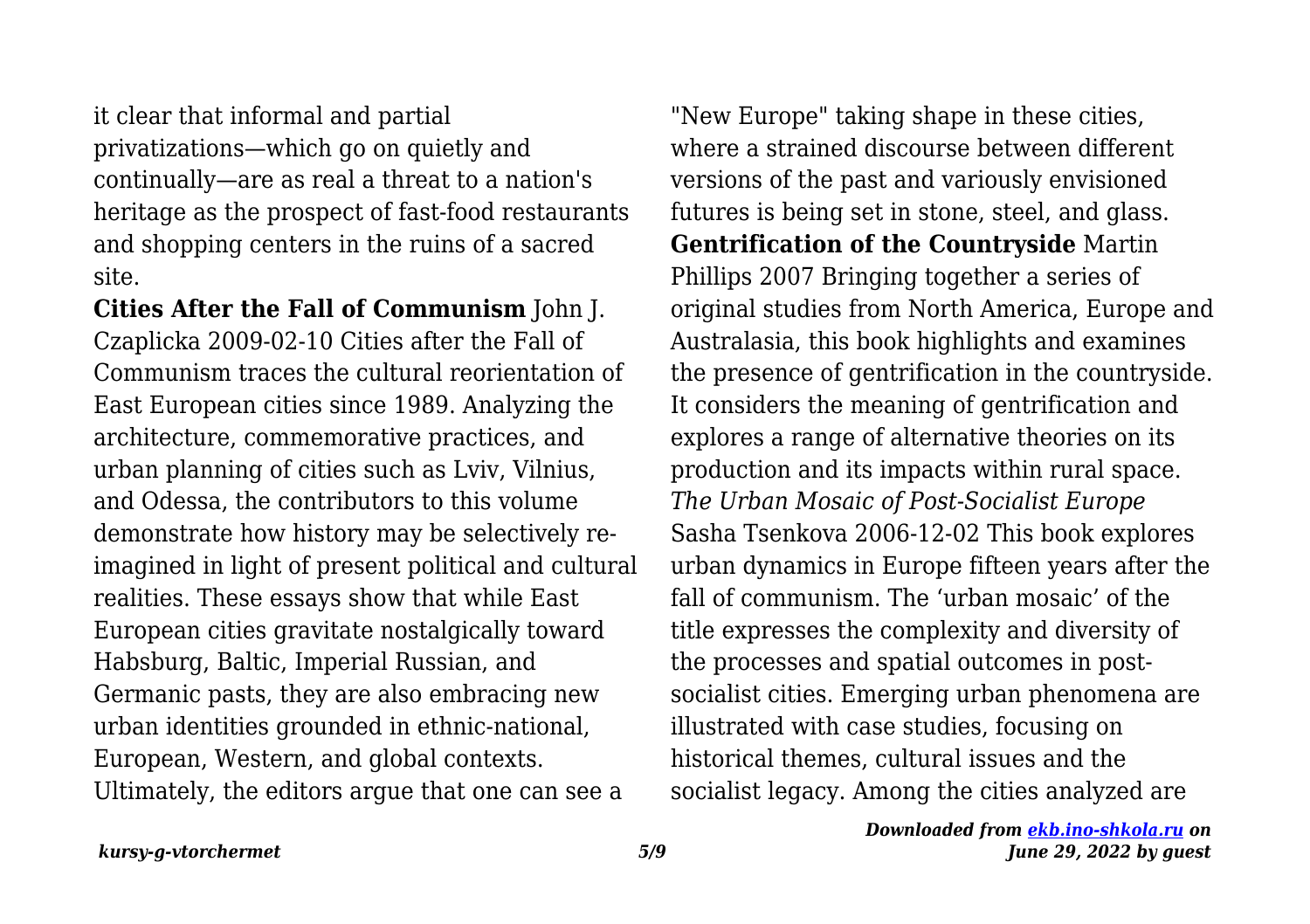Kazan, St. Petersburg, Moscow, Warsaw, Prague, Komarno, Budapest, Belgrade, Bucharest, Sofia and Tirana.

*The Power of New Urban Tourism* Claudia Ba 2021-07-21 The Power of New Urban Tourism explores new forms of tourism in urban areas with their social, political, cultural, architectural and economic implications. By investigating various showcases of New Urban Tourism within its social and spatial frames, the book offers insights into power relations and connections between tourism and cityscapes in various sociospatial settings around the world. Contributors to the volume show how urban space has become a battleground between local residents and visitors, with changing perceptions of tourists as co-users of public and private urban spaces and as influencers of the local economies. This includes different roles of digital platforms as resources for access to the city and touristic opportunities as well as ways to organise and express protest or shifting representations of

urban space. With contemporary cases from a wide disciplinary spectrum, the contributors investigate the power of New Urban Tourism in Africa, Asia, the Americas, Europe and Oceania. This focus allows a cross-cultural evaluation of New Urban Tourism and its dynamic, and changing conception transforming and subverting cities and tourism alike. The Power of New Urban Tourism will be of great interest to academics, researchers and students in the fields of cultural studies, sociology, the political sciences, economics, history, human geography, urban design and planning, architecture, ethnology and anthropology.

Justice, Memory and Redress in Romania Lavinia Stan 2017-01-06 Are there any lessons Romania can teach transitional justice scholars and practitioners? This book argues that important insights emerge when analyzing a country with a moderate record of coming to terms with its communist past. Taking a broad definition of transitional justice as their starting point,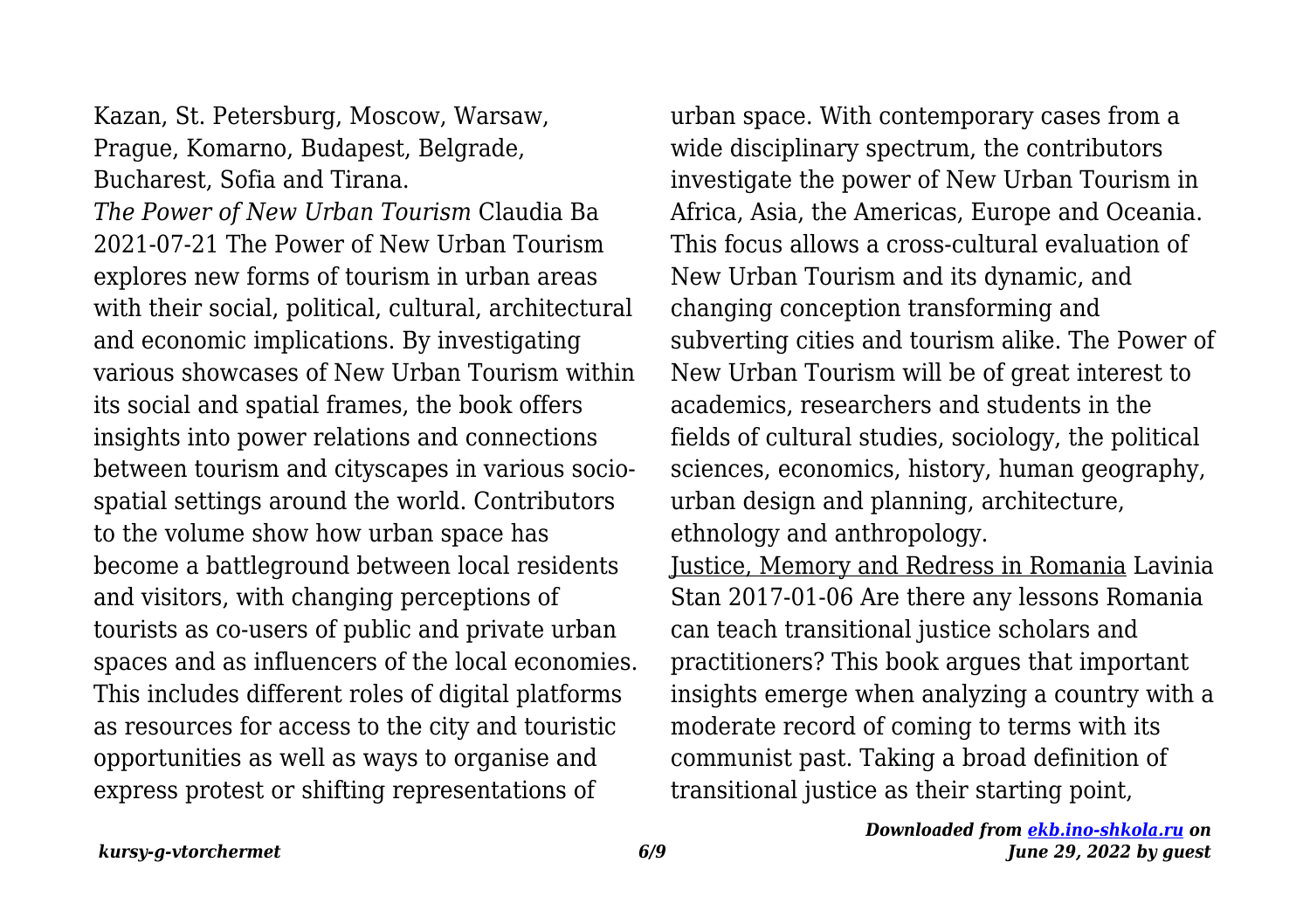contributors provide fresh assessments of the history commission, court trials, public identifications of former communist perpetrators, commemorations, and unofficial artistic projects that seek to address and redress the legacies of communist human rights violations. Theoretical and practical questions regarding the continuity of state agencies, the sequencing of initiatives, their advantages and limitations, the reasons why some reckoning programs are enacted and others are not, and these measures' efficacy in promoting truth and justice are answered throughout the volume. Contributors include seasoned scholars from Romania, Canada, the United States, and the United Kingdom, and current and former leaders of key Romanian transitional justice institutions. Modern Historical Geographies Brian J. Graham 2000 Integrating cultural, political and economic approaches, this text provides undergraduates with a comprehensive introduction to the field of historical geography.

*The Post Socialist City* Marina Dmitrieva 2010 It is impossible to view urban planning in Socialism apart from its ideological content. Socialist ideas were realised in buildings, the layout of streets and squares, in films, in literature, and fine art. This heritage - even after the collapse of the political system - has survived into the post-socialist city to date. At the end of the last century, however, representative socialist buildings lost their political significance or disappeared from the urban picture altogether. Other buildings from thisperiod were given alternative functions in the course of new urban usage concepts.

Mostarska Hurqualya Marko Barišić 2017 **Keywords for Today** The Keywords Project 2018-09-03 Keywords for Today takes us deep into the history of the language in order to better understand our contemporary world. From nature to cultural appropriation and from market to terror, the most important words in political and cultural debate have complicated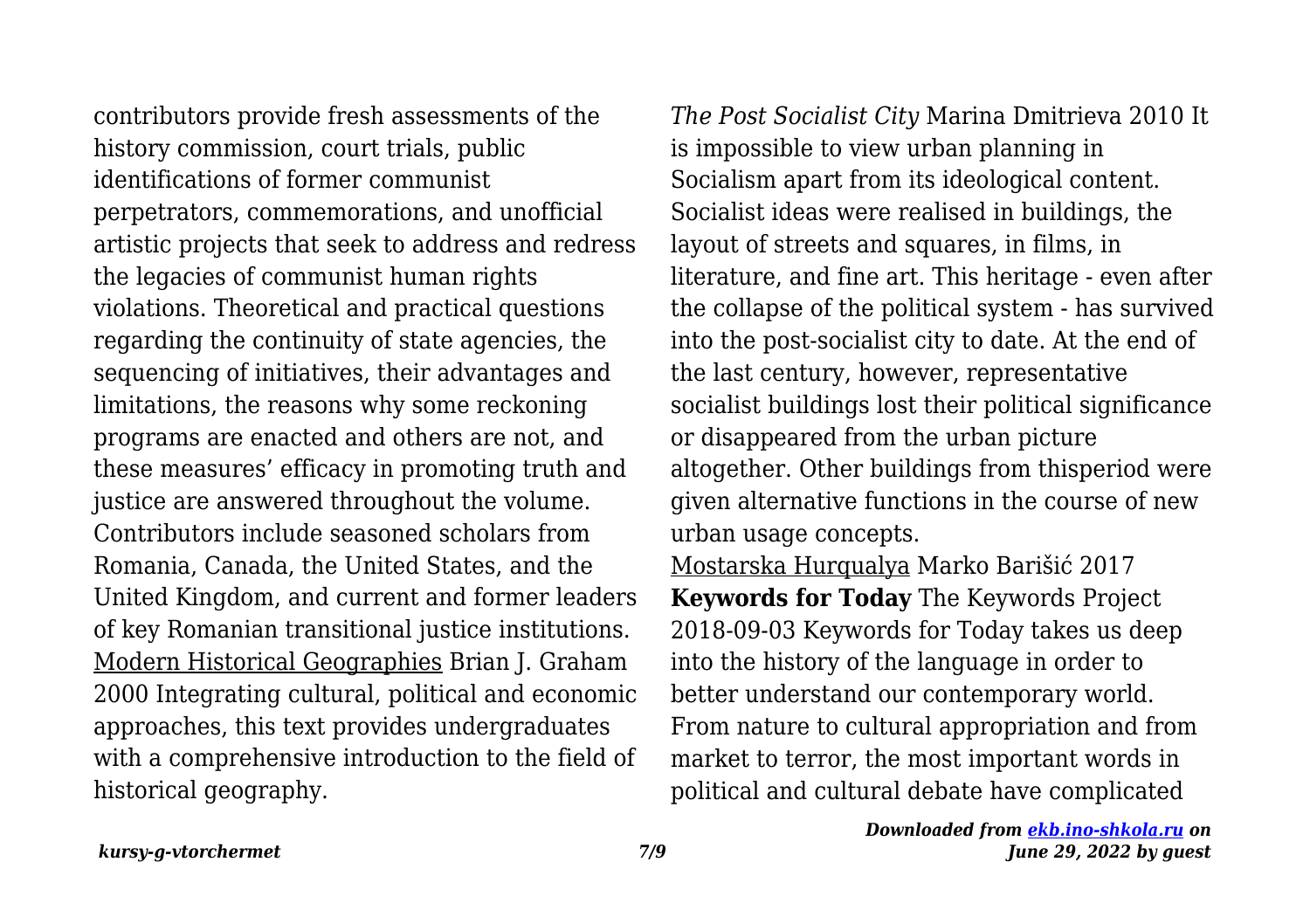and complex histories. This book sketches these histories in ways that illuminate the political bent and values of our current society. Written by The Keywords Project, an independent group of scholars who have spent more than a decade on this work, Keywords for Today updates and extends Raymond Williams's classic work, Keywords: A Vocabulary of Culture and Society. It updates some 40 of Williams's original entries and adds 86 new entries, ranging from access to youth. The book is both a history of English, documenting important semantic change in the language, and a handbook of current political and ideological debate. Whether it is demonstrating the only recently-acquired religious meaning of fundamentalism or the complicated linguistic history of queer, Keywords for Today will intrigue and enlighten. Communism Unwrapped Paulina Bren 2012-09-20 Communism Unwrapped is a collection of essays that unwraps the complex world of consumption under communism in

postwar Eastern Europe, featuring new work by both American and European scholars writing from variety of disciplinary perspectives. The result is a fresh look at everyday life under communism that explores the ways people shopped, ate, drank, smoked, cooked, acquired, exchanged and assessed goods. These phenomena, the editors argue, were central to the way that communism was lived and experienced in its widely varied contexts in the region. Consumption pervaded everyday life far more than most other political and social phenomena. From design, to production, to retail sales and black market exchange, Communism Unwrapped follows communist goods from producer to consumer, tracing their circuitous routes. In the communist world this journey was rife with its own meanings, shaped by the special political and social circumstances of these societies. In examining consumption behind the Iron Curtain, this volume builds on a new field of study. It brings dimension and